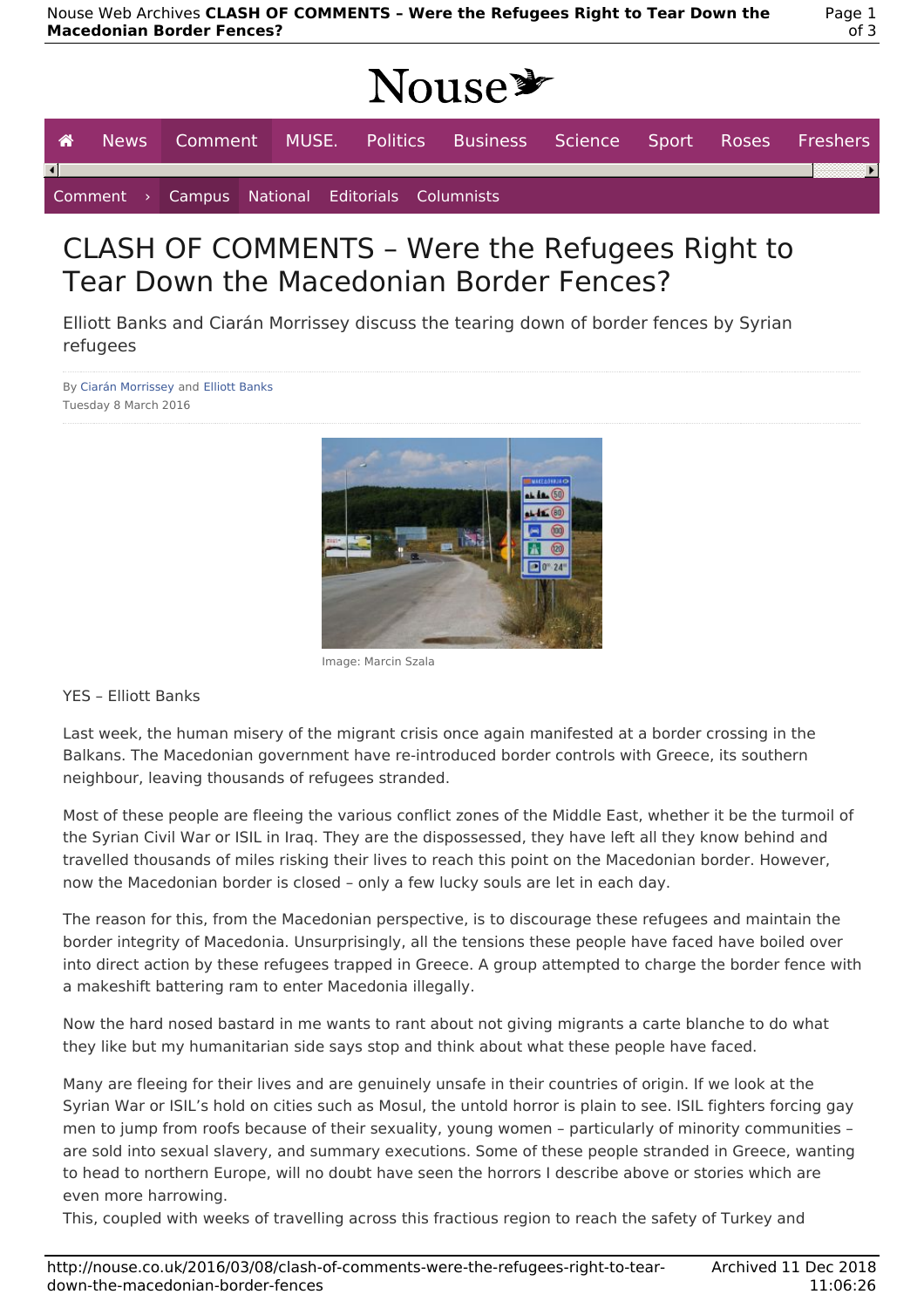Europe, means the frustration of these 13,000 people sitting at the Macedonian border is bound to escalate.

Unfortunately, Macedonia is merely a microcosm of a wider issue of what Europe is meant to do. Border controls are being reintroduced across central and eastern Europe, even in Germany. Once a safe haven for migrants fleeing the chaos of their homelands, they've reintroduced checks.

French authorities in Calais have cleared a large part of the jungle, leading to even more misery for this already desperate lot. Instead of a coherent response from European leaders we only have border controls, migrant camp clearance and bickering. Until Europe decides what to do, more migrants seeking sanctuary within Europe's borders will resort to the acts of desperation which we have witnessed at the Macedonian border.

NO – Ciarán Morrissey



## One comment

#### Ann

No!! They have no more right to barge into a country and demand they be fed, sheltered and given medical care and education than they have the right to barge into my house. Less than 39% are Syrian per the EU data. Then at least 50% of the current bunch are cowardly lazy young males who should go home and enlist in the army of their choice to end the wars in their country. (And it the women quit breeding endless kids – 4, 5- 6 or more is typical- they would be able to work and support themselves. Any 18 -40 year old woman without kids should also go join the army. Turkey's refugees camps are not great but no one is shooting at them. They can stay there or try their luck in a MUSLIM country.

**A** Report

8 Mar '16 at 7:54 pm

Get in touch with the editors

Join the Facebook group

### More in Comment

World AIDS day – how you can help wipe AIDS out

Why the #MeToo Campaign Must Include Men Too